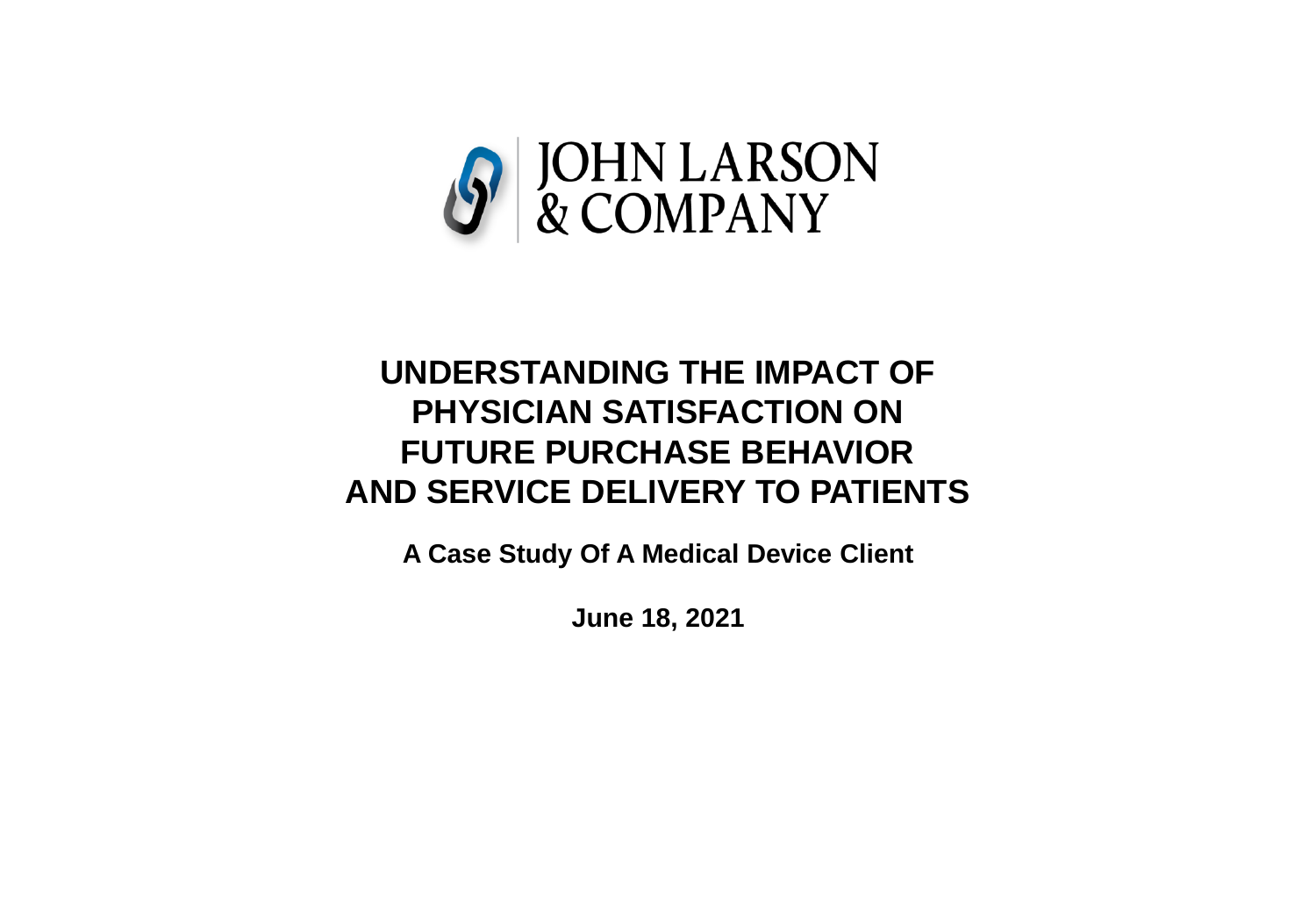## **BACKGROUND**

Our work in Customer Satisfaction and Loyalty over the last 20 years has produced two consistent results

- Highly Satisfied Customers use significantly more of your products than do those at lower levels of Satisfaction
- Highly Satisfied Customers in time t increased their purchases (relative to time t-1) at significantly higher amounts than those at lower levels of Satisfaction

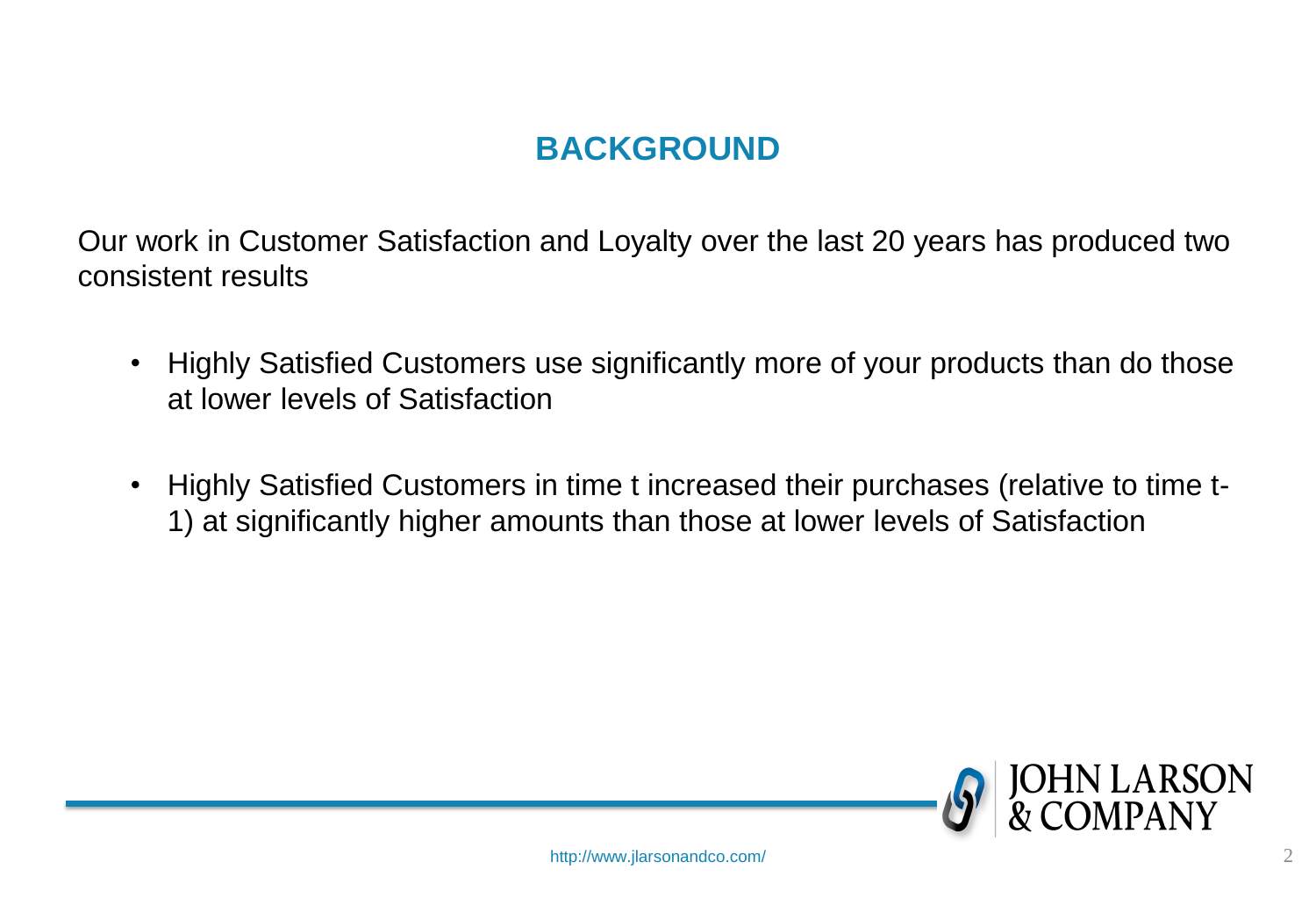What we have not done as of now is to

- Examine Physician Satisfaction in time t on their subsequent usage behavior  $(i.e., t+1, t+2...)$
- Measure the impact of these differences in Physician usage on service delivery to Patients (i.e., Learning by Doing)

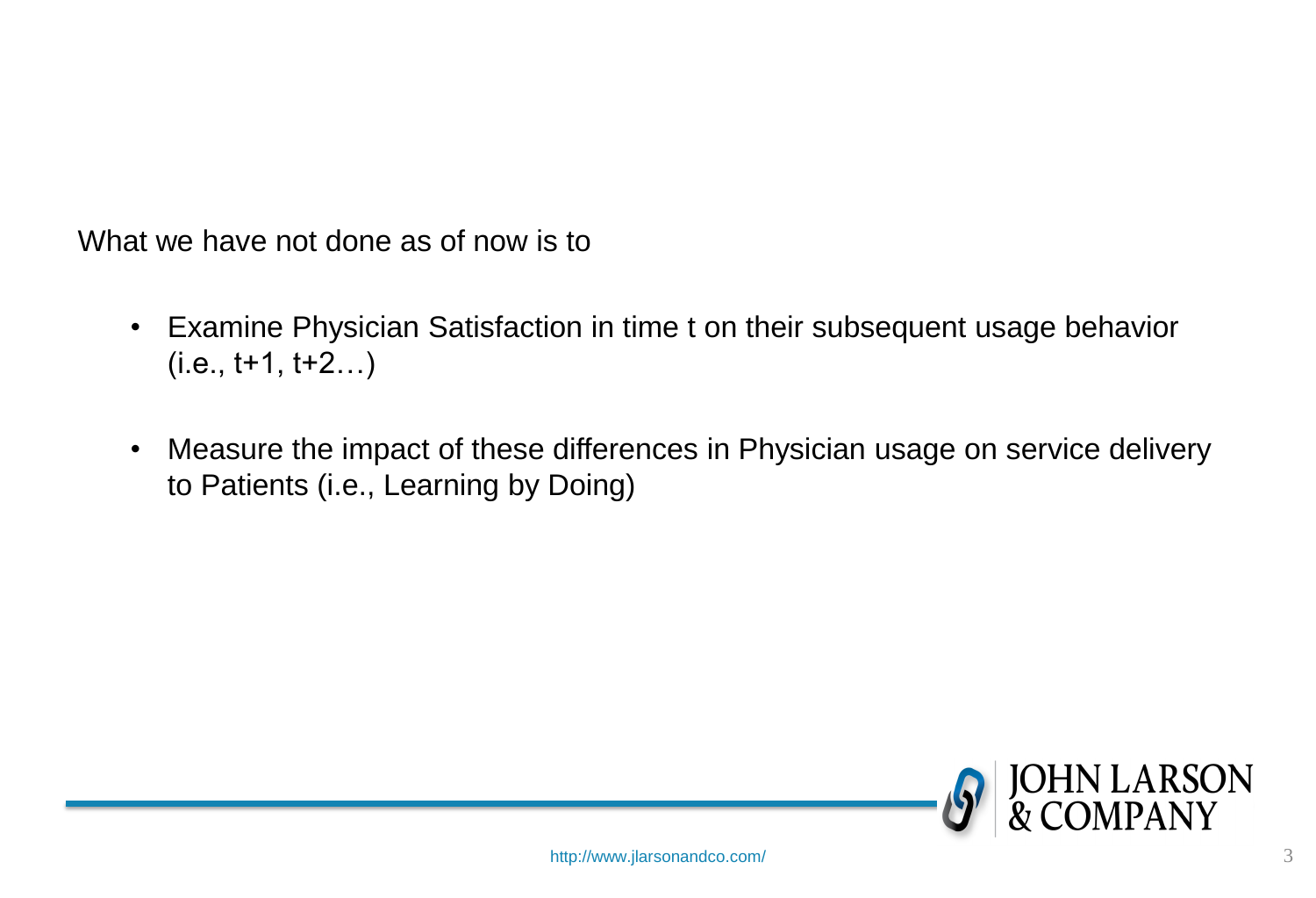To do this we created at database that contained responses from 130 Physicians who used our client's medical device in a minimally invasive surgery procedure

- Physician Satisfaction with our client's device in 2018
- Total Procedures performed with our client's device in 2018, 2019 and 2020
- The percentage of Patients who returned to the Physician's office for retreatment or an unplanned consult in 2020

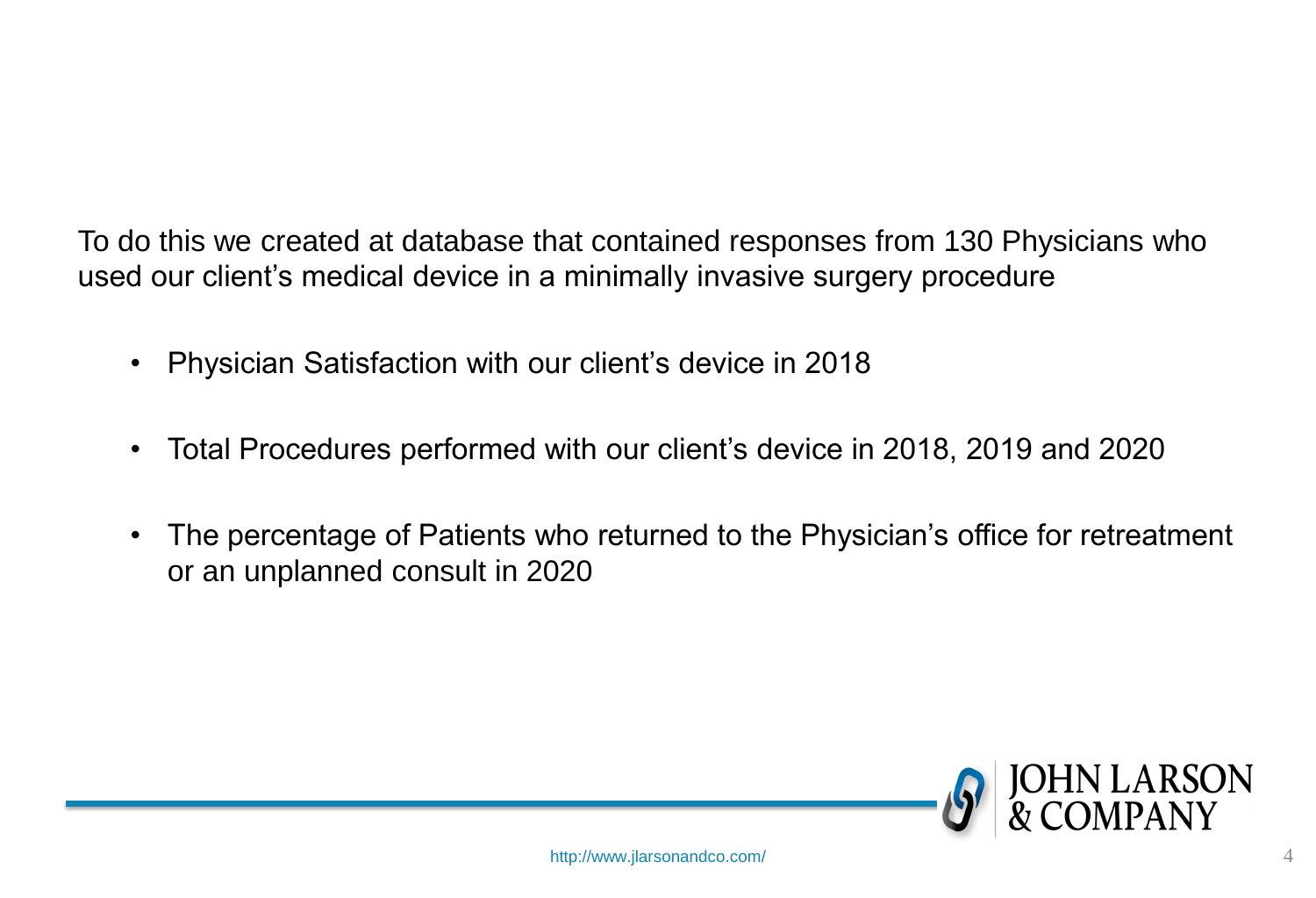This allowed us to look at the impact of Physician Satisfaction on

- Total procedures performed in two subsequent years: 2019 and 2020
- The quality of the service delivered to Patients as measured by retreatment rates and unplanned consults

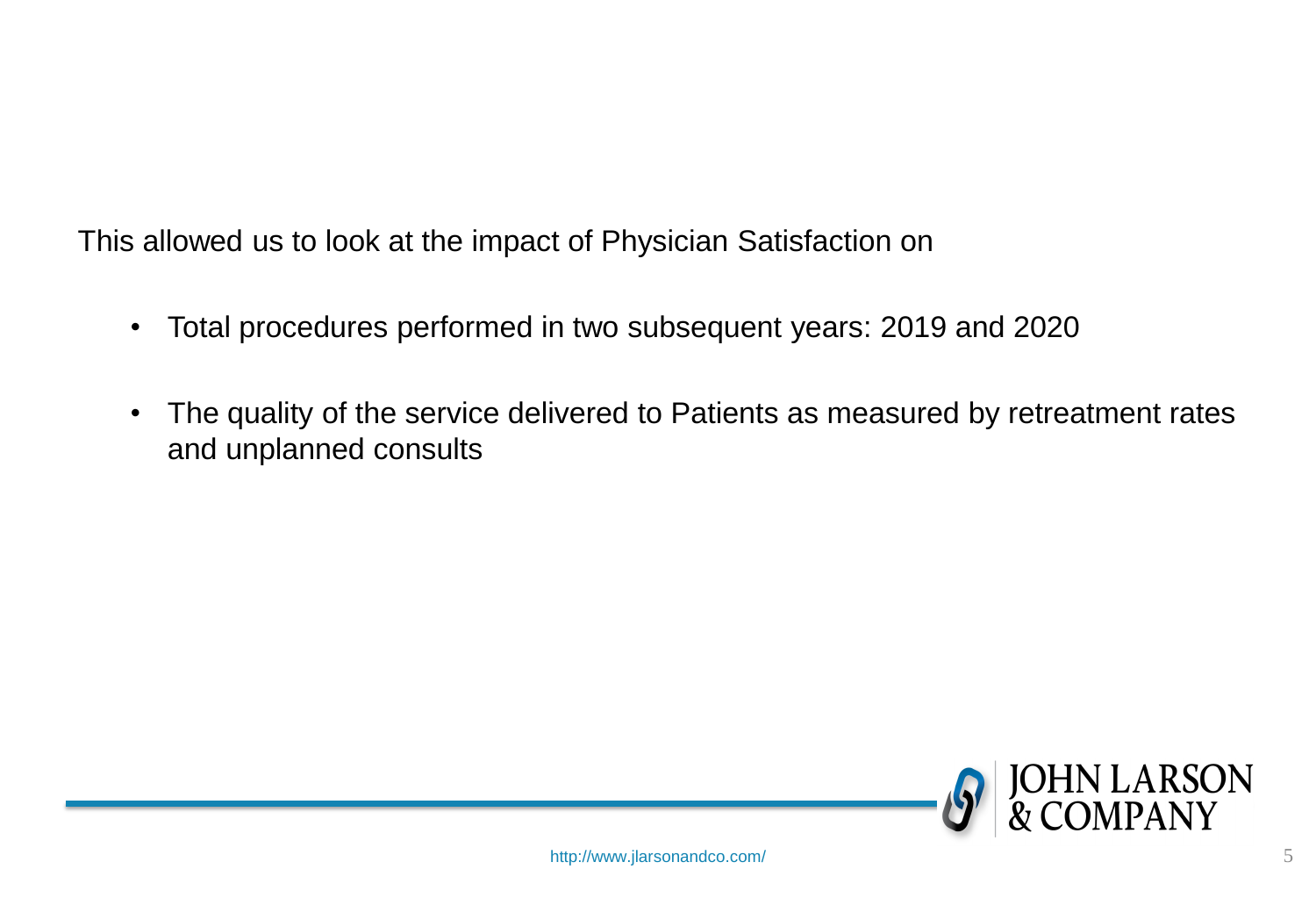Physicians who were Less Than Satisfied in 2018 barely increased their total procedures performed over the subsequent two years



http://www.jlarsonandco.com/ 6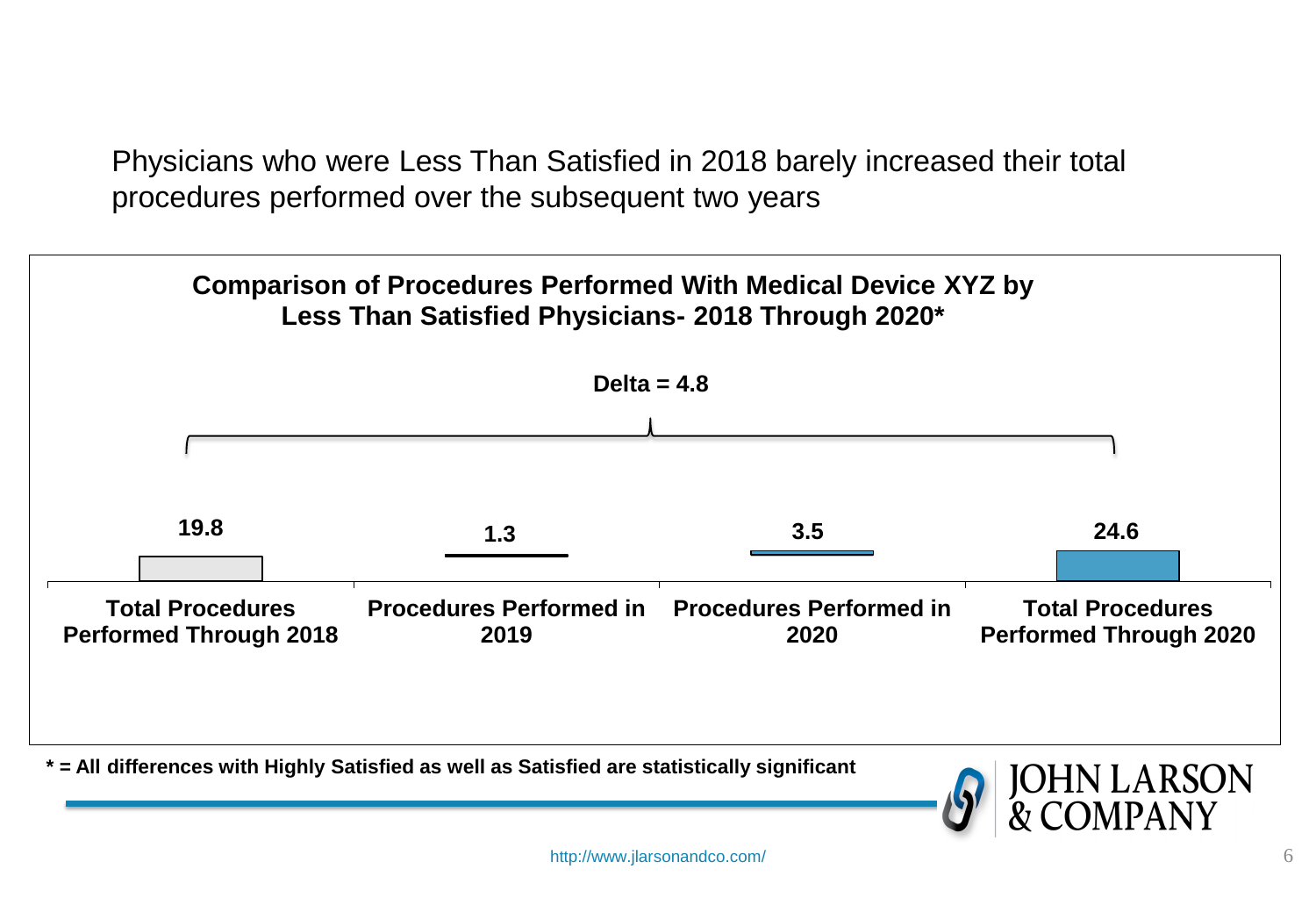Physicians who were Satisfied in 2018 increased their total procedures performed by an average of 32.3 procedures over the subsequent two years

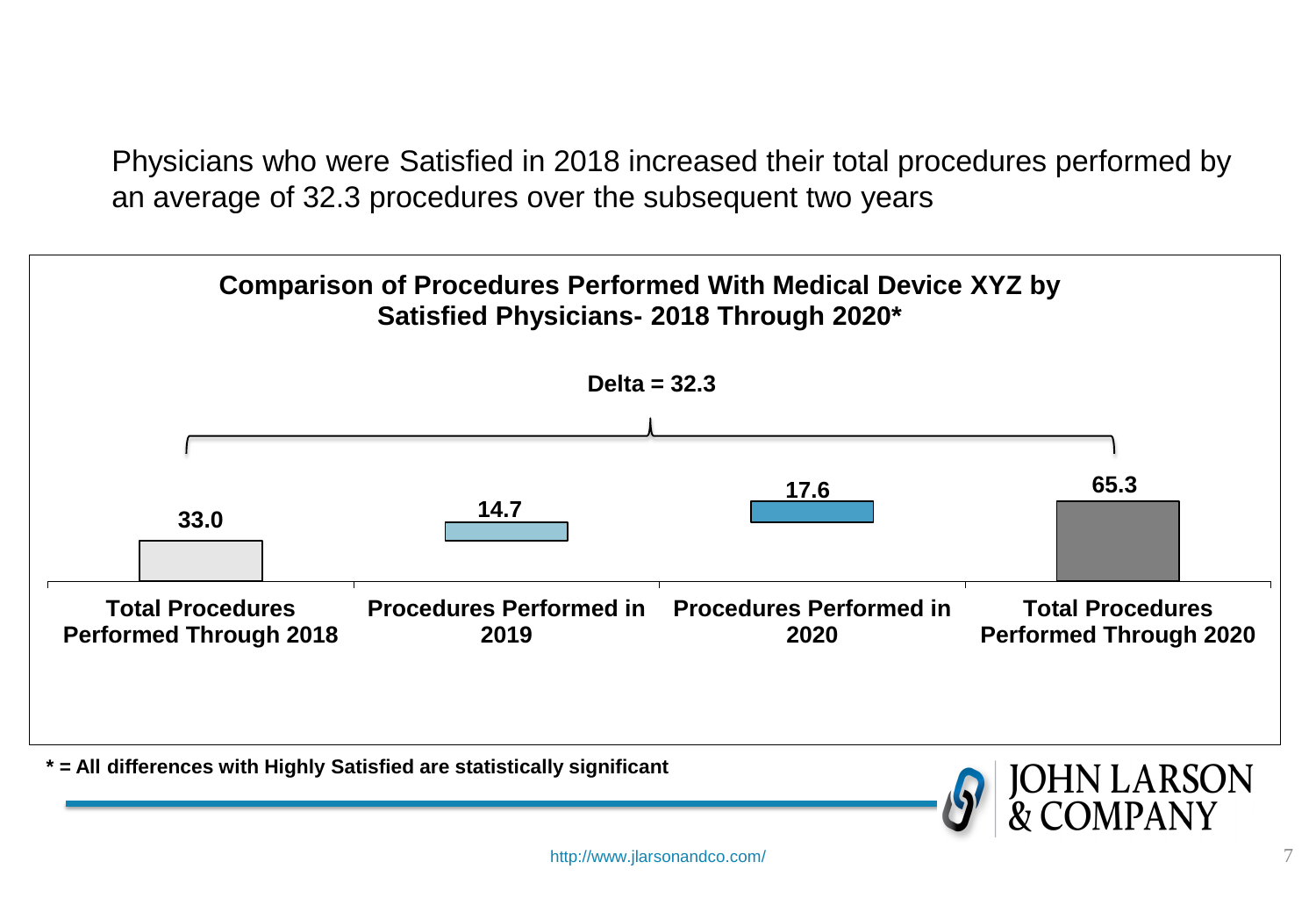Physicians who were Highly Satisfied in 2018 increased their total procedures performed by an average of 70.5 in 2019 and 2020



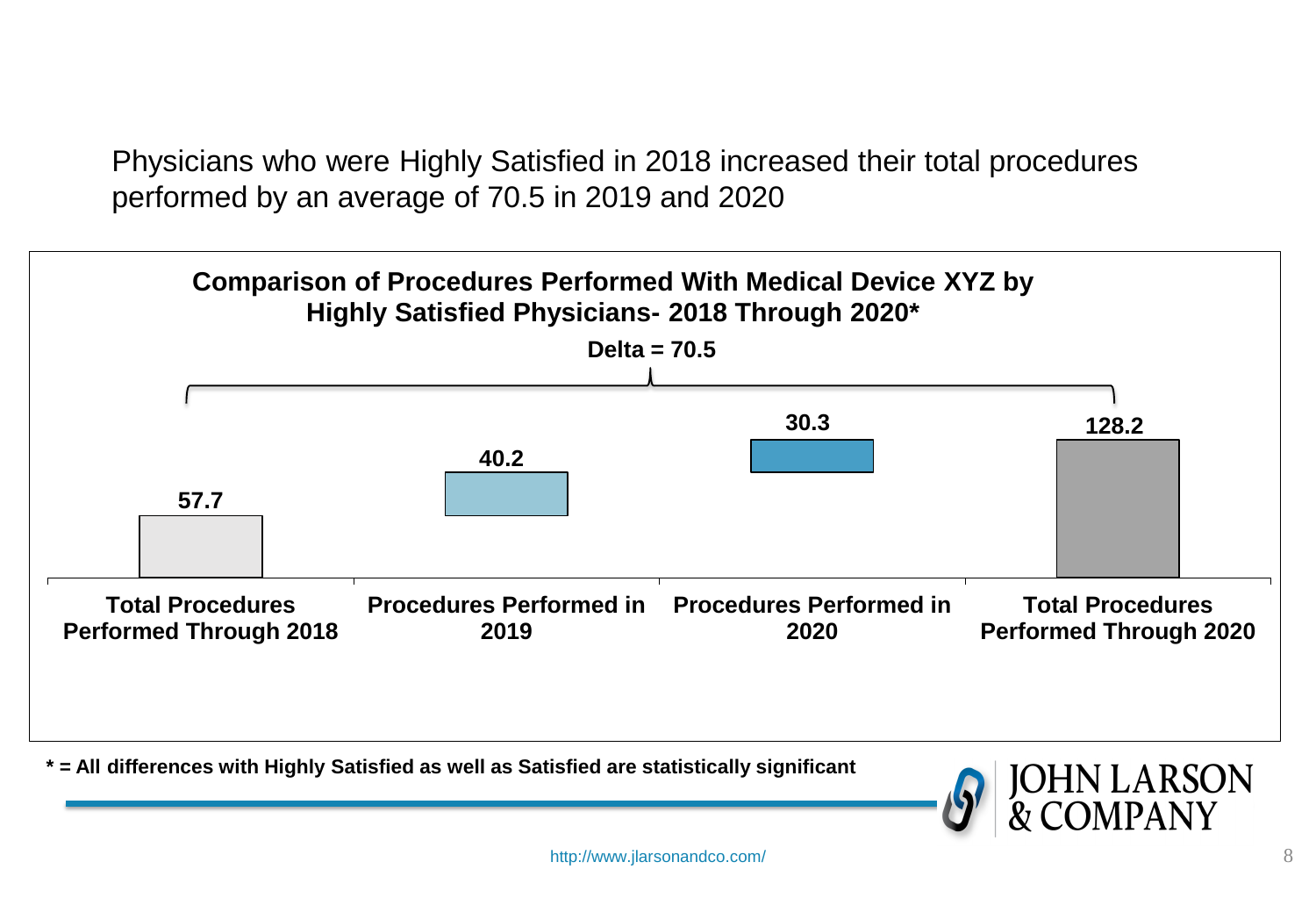In fact, the average number of procedures performed by a Highly Satisfied Physician during 2019 and 2020 was **nearly twice** that performed by the combination of a Less Than Satisfied Physician and a Satisfied one



**\* All differences with Highly Satisfied are statistically significant**

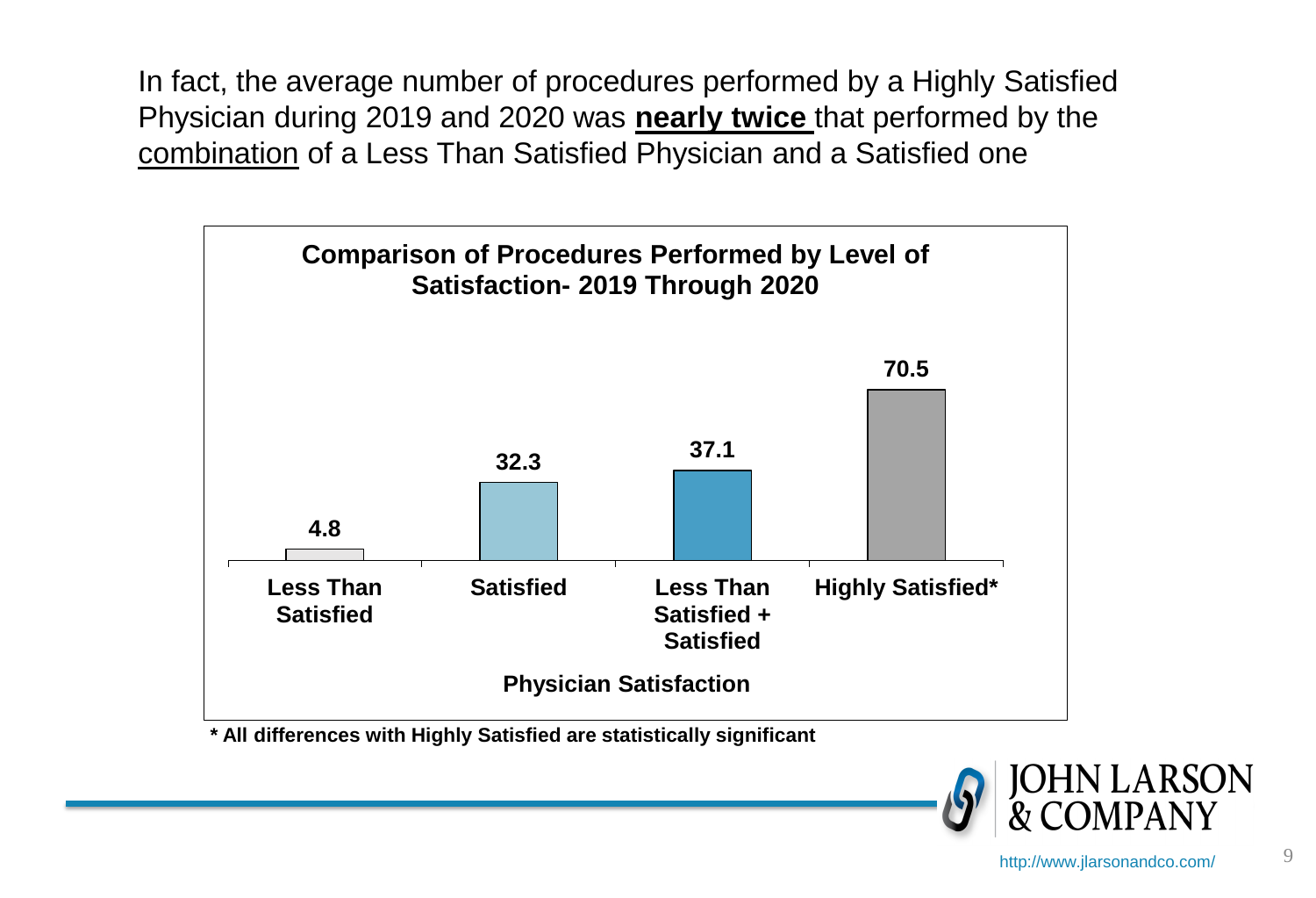Furthermore, it is our belief that the data presented here understate the impact on Satisfaction on subsequent purchase behavior

- In 2020 all the Physicians in this sample basically stopped performing this procedure for six months due to the restrictions imposed by the COVID-19 pandemic
- Had this not occurred, we believe it is safe to assert that the procedures performed by the Highly Satisfied Physicians in 2020 would be significantly higher (relative to those with lower levels of Satisfaction) than these data indicate

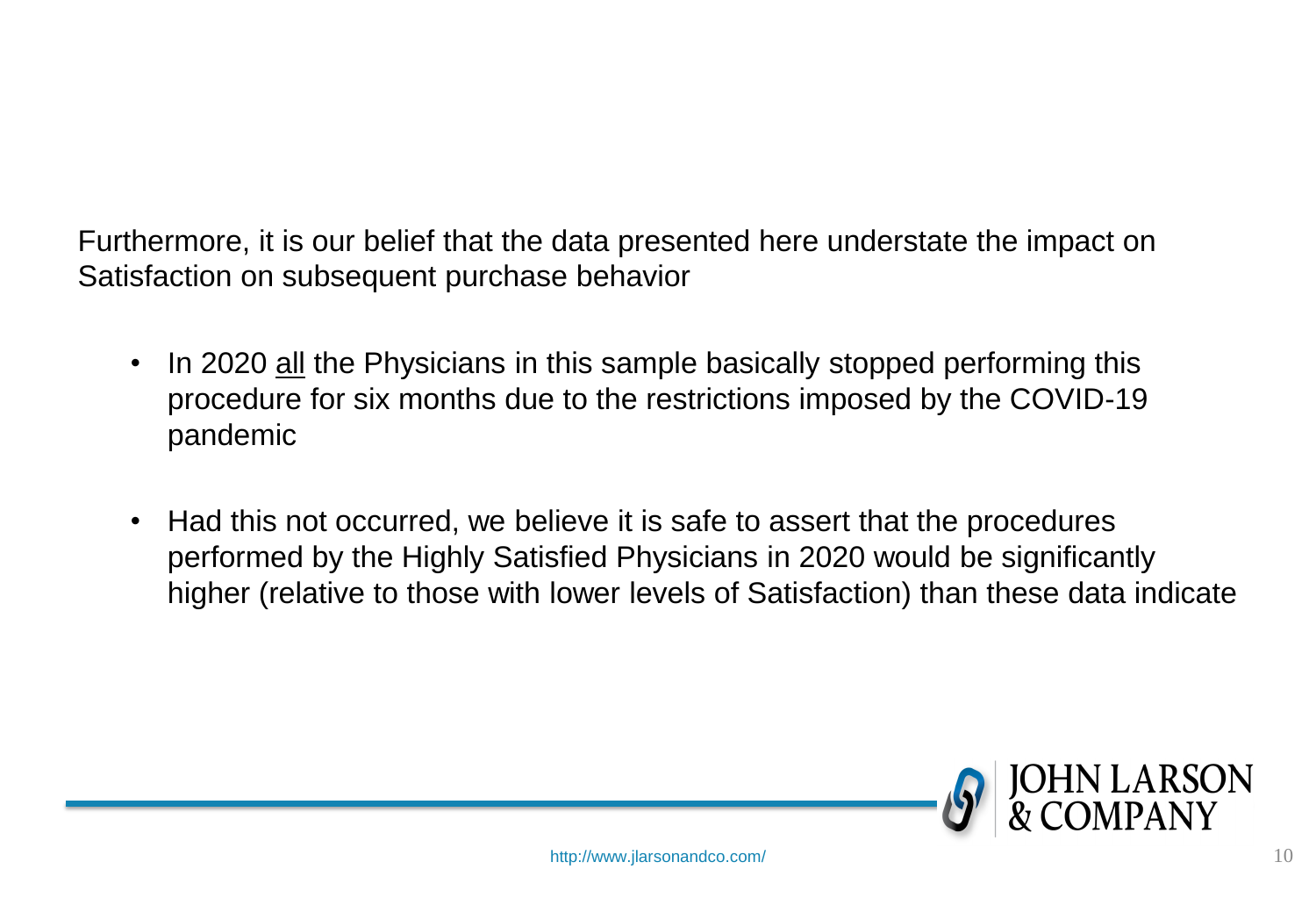The greater experience level of the Highly Satisfied Physicians (as measured by Total Lifetime Procedures performed with the device) translates into an ancillary benefit- **a better experience for Patients** as measured by lower levels of retreatment…



**\* = Statistically significant difference with both Satisfied and Less Than Satisfied**

**( ) = Total Lifetime Procedures Performed With Device XYZ**



*M56a: What percent of the patients on whom you performed Company XYZ required treatment within one year?*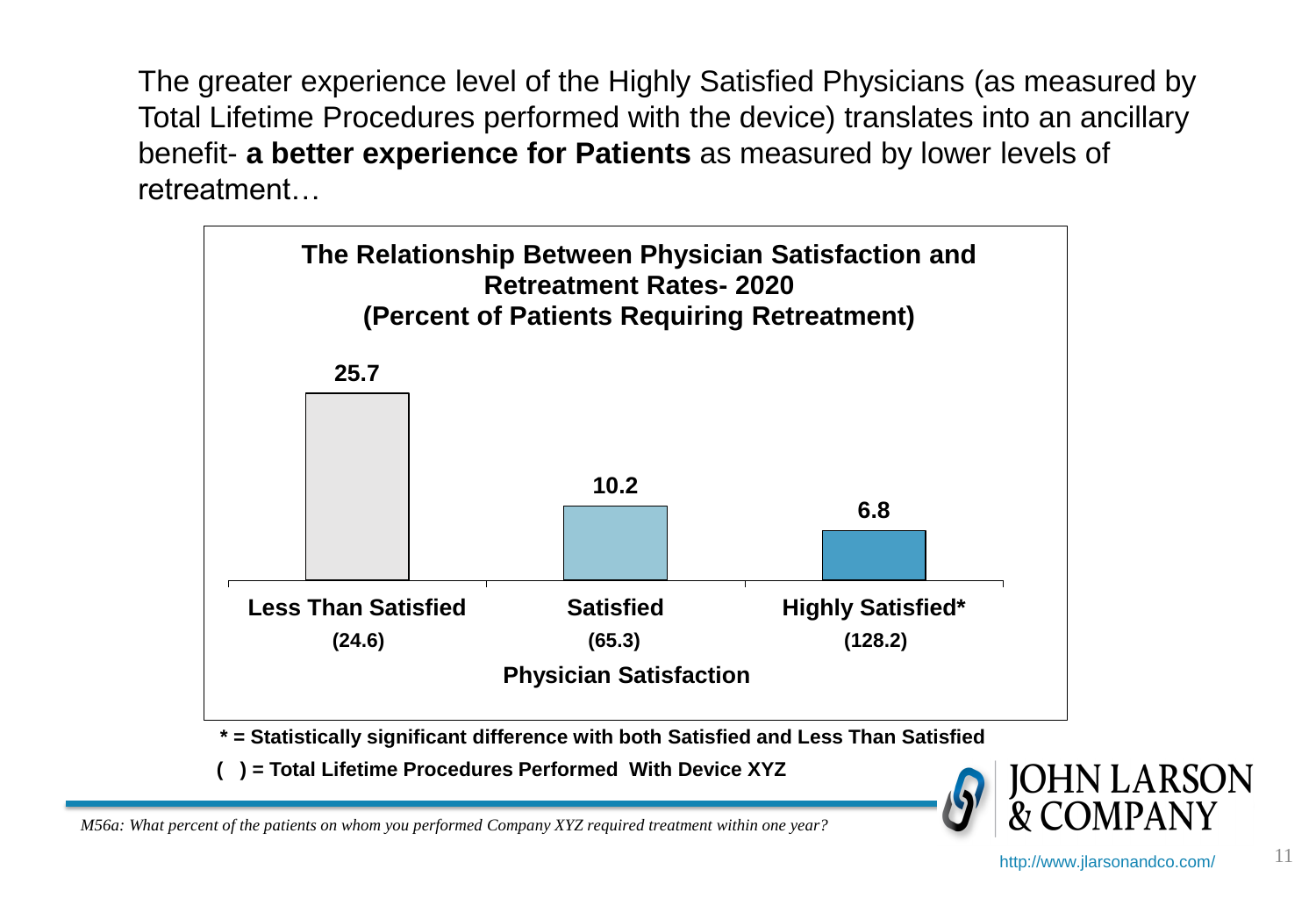… and fewer of them requiring an unplanned consult or visit post-procedure for problems such as acute urinary retention



**\* = Statistically significant difference with both Satisfied and Less Than Satisfied**

**( ) = Total Lifetime Procedures Performed With Device XYZ**



*M56: What percent of your Company XYZ patients have contacted you for an unplanned consult or visit post-procedure (for example, acute urinary retention)?*